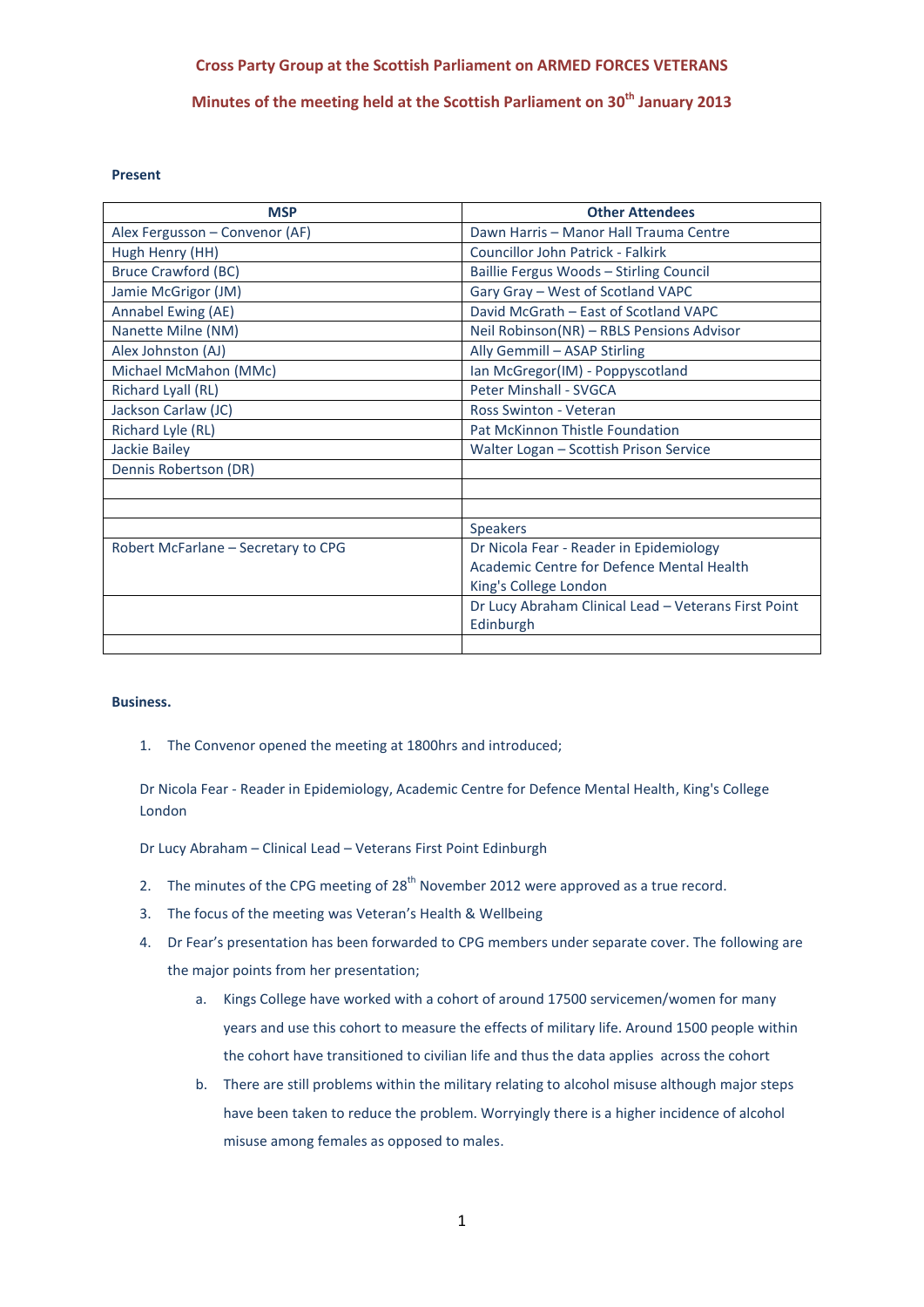#### **Cross Party Group at the Scottish Parliament on ARMED FORCES VETERANS**

### **Minutes of the meeting held at the Scottish Parliament on 30th January 2013**

- c. Mental health issues are more prevent in the Reservist Community that in the regular Military and higher than the general population
- 5. Dr Abraham then picked up the thread and presented on the effects of Military Service on families. The major points for her presentation were;
	- a. There are real issues which affect families when the Military deploy. These obviously have an effect with civil society where families live.
	- b. It is important that civil society is made aware of how military service affects families particularly children who may present with difficulties at school or elsewhere.
	- c. There are concerns about the long term effects of deployment among children
- 6. It can be seen that the major impact to Scotland and the services provided by Scottish Government from both presentations are;
	- a. The problems associated with alcohol misuse will, if not handled within the Armed Forces prior to a discharge, transfer to the civilian world with the obvious knock on effects to NHS and other services.
	- b. The issues surrounding alcohol misuse within the reservist community are worrying and again will impact on local services.
	- c. The increase in Mental Health issues within the reservist community which are higher than those in the general population are very worrying especially as the Army is moving to have 30% of its manpower supplied from its reservists by 2020.

#### **7. General Discussion**

- a. Points raised
	- *i. There needs to be some meaningful research carried out among Reservists on the effects of military service on their lives and on the lives of their families.*
	- ii. There is still a perceived stigma among veterans to admitting mental health problems. This is a carryover from the military culture where to show signs of weakness are frowned upon. Much is being done to improve matters however there remains a need to educate servicemen/women that there is nothing to fear about admitting health problems.
	- iii. There is still much to done to ensure a seamless transfer of records from military to civilian services particularly when there are health & wellbeing issues.
	- iv. There were 183 veterans in prison at the time of the meeting whose crimes were predominantly related to alcohol and drug misuse.
	- v. Much is being done in service to reduce the effects of trauma relating to action in the field with specialist mental health teams deployed.
	- vi. The Military are aware of the issues relating to alcohol misuse and actions are underway to mitigate the problem. ( see previous minutes regarding alcohol misuse)